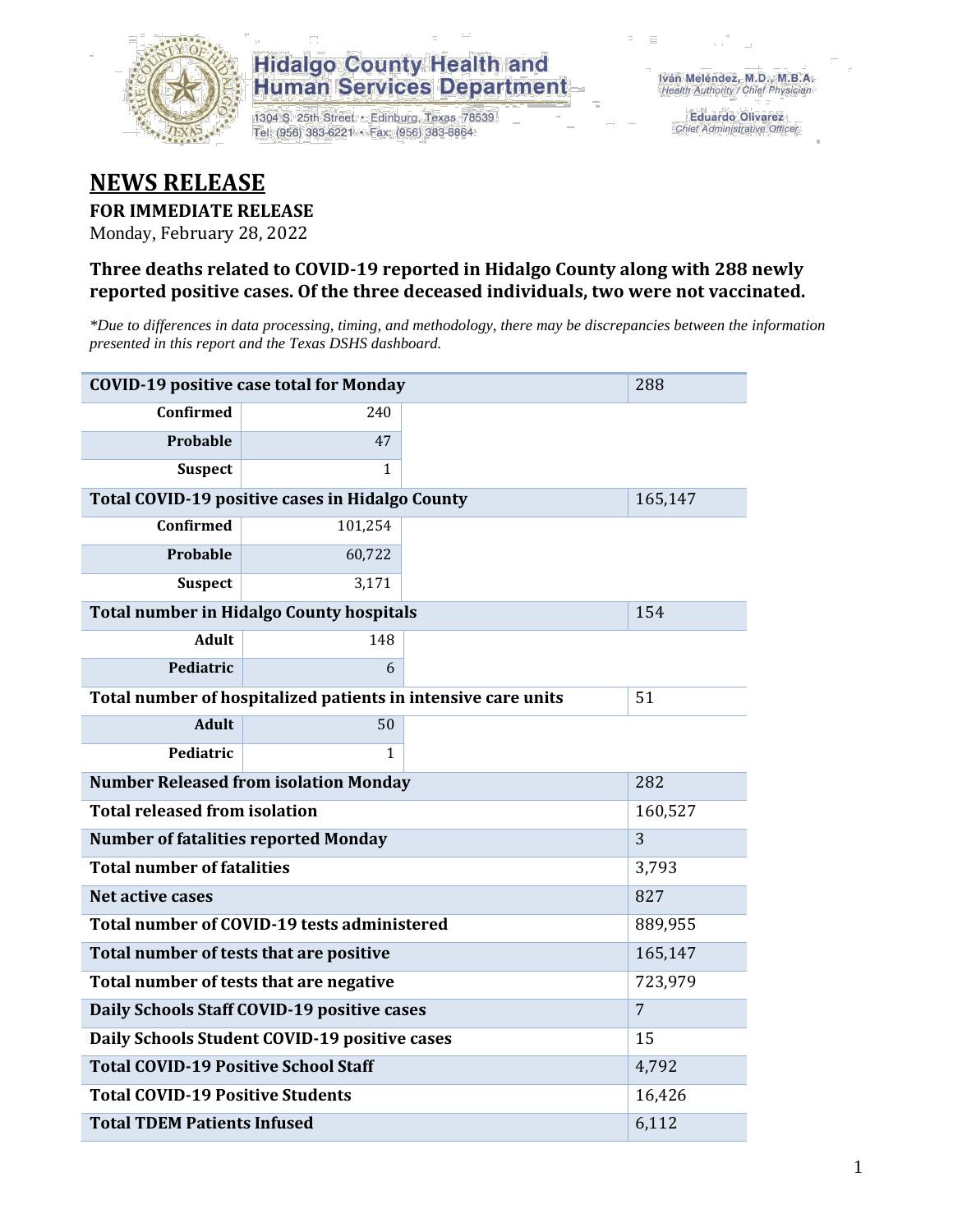

1304 S. 25th Street · Edinburg, Texas 78539 Tel: (956) 383-6221 · Fax: (956) 383-8864

**Eduardo Olivarez** Chief Administrative Officer

*Hidalgo County uses the case status definition provided by the Texas Department of State Health Service's 2020 Epi Case Criteria Guide revised November 2020.*

- *1. Confirmed: A person who has tested positive through a molecular or PCR (oral or nasal swabs) test that looks for the presence of the virus's genetic material.*
- *2. Probable: A person who meets presumptive laboratory evidence through detection of COVID-19 by antigen test in a respiratory specimen.*
- *3. Suspect: A person who meets supported laboratory evidence through detection of specific antibodies in serum, plasma, whole body, and no prior history of being confirmed or probable case.*

*For more information of case status definition for COVID-19, please refer to:*

<https://www.dshs.state.tx.us/IDCU/investigation/epi-case-criteria-guide/2020-Epi-Case-Criteria-Guide.pdf>

| ╯<br>ັ                 |
|------------------------|
| <b>Number of Cases</b> |
| 14                     |
| 20                     |
| 64                     |
| 47                     |
| 52                     |
| 42                     |
| 24                     |
| 25                     |
| 288                    |
|                        |

#### Case Breakdown by Age Group: The deaths include:

|   | <b>Age Range</b> | Gender | City    |
|---|------------------|--------|---------|
| 1 | 70+              | Female | Mission |
| 2 | 60s              | Male   | Pharr   |
| 3 | 70+              | Male   | Weslaco |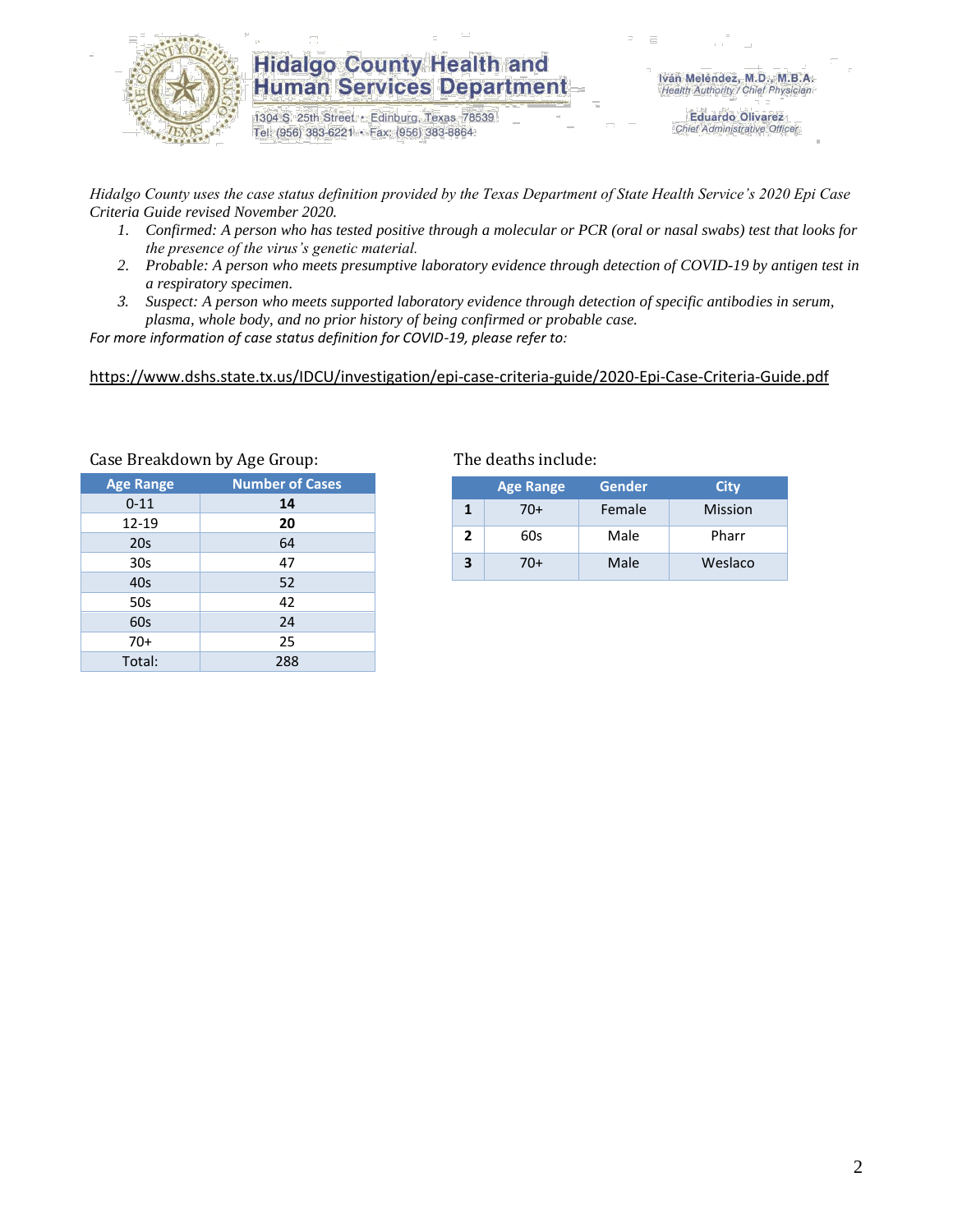

1304 S. 25th Street • Edinburg, Texas 78539<br>Tel: (956) 383-6221 • Fax: (956) 383-8864

Eduardo Olivarez<br>Chief Administrative Officer

#### Monday, February 28, 2022 positive cases include:

|                         | <b>Age Range</b> | <b>Gender</b> | <b>City</b> |     | <b>Age Range</b> | Gender | <b>City</b> |
|-------------------------|------------------|---------------|-------------|-----|------------------|--------|-------------|
| 1                       | $0 - 19$         | M             | Alamo       | 145 | $70+$            | M      | McAllen     |
| 2                       | $0 - 19$         | F             | Alamo       | 146 | $70+$            | F      | McAllen     |
| 3                       | $0 - 19$         | M             | Alamo       | 147 | $70+$            | M      | McAllen     |
| 4                       | 20s              | F             | Alamo       | 148 | $0 - 19$         | F      | Mercedes    |
| 5                       | 20s              | F             | Alamo       | 149 | $0 - 19$         | F      | Mercedes    |
| 6                       | 20s              | F             | Alamo       | 150 | 20s              | M      | Mercedes    |
| $\overline{\mathbf{z}}$ | 30 <sub>s</sub>  | F             | Alamo       | 151 | 20s              | F      | Mercedes    |
| 8                       | 40s              | F             | Alamo       | 152 | 30 <sub>s</sub>  | F      | Mercedes    |
| 9                       | 40s              | F             | Alton       | 153 | 40s              | M      | Mercedes    |
| 10                      | 50s              | F             | Alton       | 154 | 50s              | M      | Mercedes    |
| 11                      | $0 - 19$         | M             | Donna       | 155 | 50s              | F      | Mercedes    |
| 12                      | 20s              | F             | Donna       | 156 | 50s              | F      | Mercedes    |
| 13                      | 20s              | F             | Donna       | 157 | $70+$            | M      | Mercedes    |
| 14                      | 20s              | M             | Donna       | 158 | $70+$            | F      | Mercedes    |
| 15                      | 20s              | F             | Donna       | 159 | $0 - 19$         | U      | Mission     |
| 16                      | 30s              | M             | Donna       | 160 | $0 - 19$         | M      | Mission     |
| 17                      | 30 <sub>s</sub>  | F             | Donna       | 161 | $0 - 19$         | F      | Mission     |
| 18                      | 30s              | F             | Donna       | 162 | $0 - 19$         | F      | Mission     |
| 19                      | 40s              | M             | Donna       | 163 | $0 - 19$         | M      | Mission     |
| 20                      | 40s              | F             | Donna       | 164 | $0 - 19$         | M      | Mission     |
| 21                      | 40s              | M             | Donna       | 165 | 20s              | F      | Mission     |
| 22                      | 50s              | F             | Donna       | 166 | 20s              | Μ      | Mission     |
| 23                      | 60s              | F             | Donna       | 167 | 20s              | M      | Mission     |
| 24                      | 60s              | F             | Donna       | 168 | 20s              | F      | Mission     |
| 25                      | $0 - 19$         | F             | Edinburg    | 169 | 20s              | F      | Mission     |
| 26                      | $0 - 19$         | M             | Edinburg    | 170 | 20s              | M      | Mission     |
| 27                      | $0 - 19$         | F             | Edinburg    | 171 | 20s              | F      | Mission     |
| 28                      | $0 - 19$         | M             | Edinburg    | 172 | 20s              | F      | Mission     |
| 29                      | $0 - 19$         | F             | Edinburg    | 173 | 20s              | F      | Mission     |
| 30                      | $0 - 19$         | F             | Edinburg    | 174 | 30 <sub>s</sub>  | M      | Mission     |
| 31                      | $0 - 19$         | ${\sf M}$     | Edinburg    | 175 | 30 <sub>s</sub>  | M      | Mission     |
| 32                      | $0 - 19$         | F             | Edinburg    | 176 | 30s              | F      | Mission     |
| 33                      | $0 - 19$         | F             | Edinburg    | 177 | 30 <sub>s</sub>  | F      | Mission     |
| 34                      | 20s              | F             | Edinburg    | 178 | 30s              | F      | Mission     |
| 35                      | 20s              | ${\sf M}$     | Edinburg    | 179 | 30 <sub>s</sub>  | F      | Mission     |
| 36                      | 20s              | F             | Edinburg    | 180 | 30s              | F      | Mission     |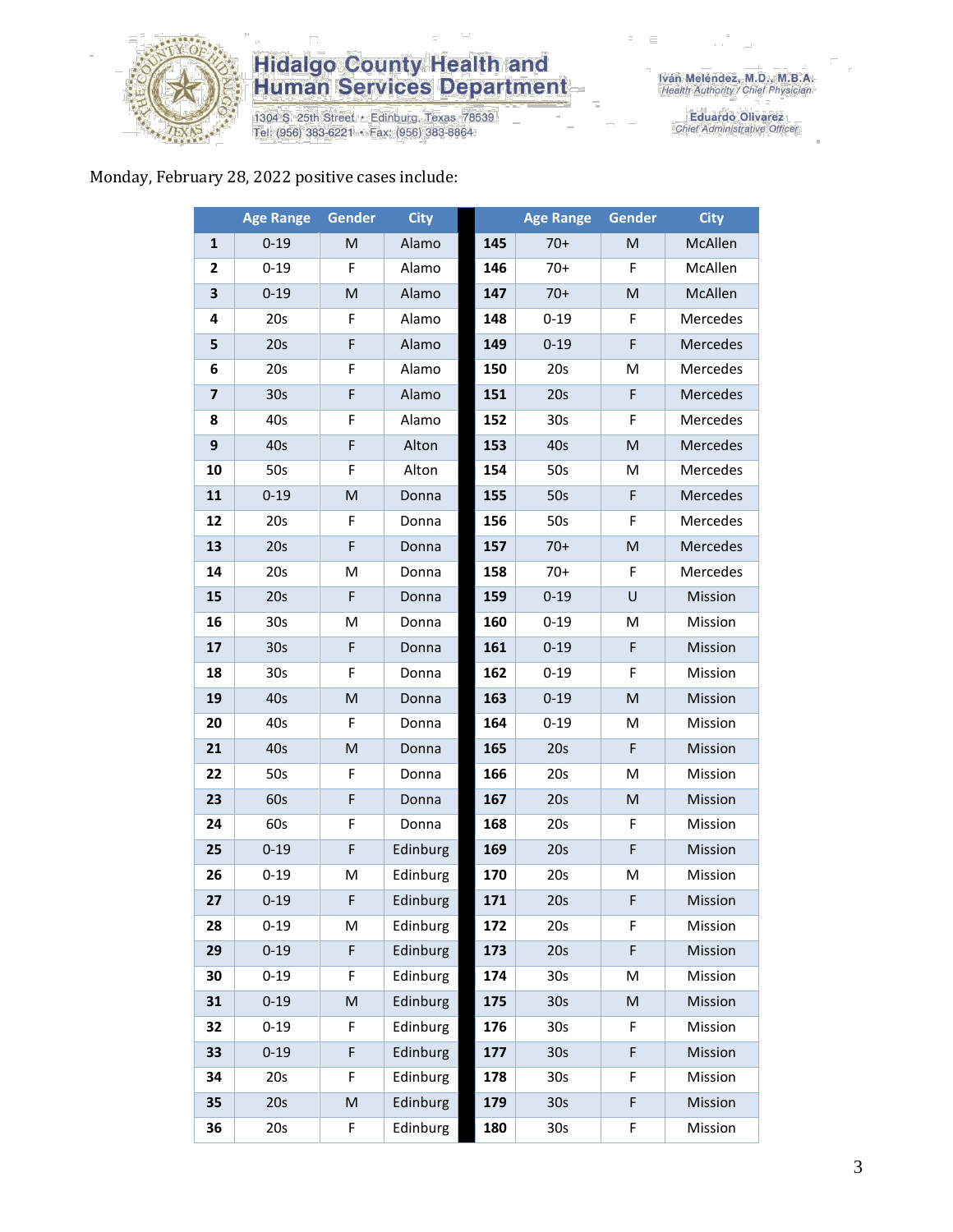

1304 S. 25th Street • Edinburg, Texas 78539<br>Tel: (956) 383-6221 • Fax: (956) 383-8864

Eduardo Olivarez<br>Chief Administrative Officer

| 37 | 20s             | F            | Edinburg | 181 | 30 <sub>s</sub> | F | Mission  |
|----|-----------------|--------------|----------|-----|-----------------|---|----------|
| 38 | 20s             | F            | Edinburg | 182 | 40s             | F | Mission  |
| 39 | 20s             | F            | Edinburg | 183 | 40s             | F | Mission  |
| 40 | 20s             | F            | Edinburg | 184 | 40s             | M | Mission  |
| 41 | 20s             | F            | Edinburg | 185 | 40s             | F | Mission  |
| 42 | 20s             | F            | Edinburg | 186 | 40s             | F | Mission  |
| 43 | 20s             | F            | Edinburg | 187 | 40s             | M | Mission  |
| 44 | 20s             | M            | Edinburg | 188 | 40s             | F | Mission  |
| 45 | 20s             | $\mathsf{M}$ | Edinburg | 189 | 50s             | F | Mission  |
| 46 | 20s             | F            | Edinburg | 190 | 50s             | Μ | Mission  |
| 47 | 20s             | F            | Edinburg | 191 | 50s             | F | Mission  |
| 48 | 30s             | F            | Edinburg | 192 | 50s             | F | Mission  |
| 49 | 30 <sub>s</sub> | F            | Edinburg | 193 | 50s             | M | Mission  |
| 50 | 30 <sub>s</sub> | M            | Edinburg | 194 | 50s             | М | Mission  |
| 51 | 30s             | F            | Edinburg | 195 | 60s             | F | Mission  |
| 52 | 30 <sub>s</sub> | F            | Edinburg | 196 | 60s             | F | Mission  |
| 53 | 30 <sub>s</sub> | F            | Edinburg | 197 | 60s             | M | Mission  |
| 54 | 30 <sub>s</sub> | M            | Edinburg | 198 | $70+$           | M | Mission  |
| 55 | 30 <sub>s</sub> | ${\sf M}$    | Edinburg | 199 | $70+$           | M | Mission  |
| 56 | 40s             | F            | Edinburg | 200 | $70+$           | F | Mission  |
| 57 | 40s             | M            | Edinburg | 201 | $70+$           | F | Mission  |
| 58 | 40s             | F            | Edinburg | 202 | 20s             | Μ | Pharr    |
| 59 | 40s             | $\mathsf F$  | Edinburg | 203 | 20s             | M | Pharr    |
| 60 | 40s             | M            | Edinburg | 204 | 20s             | М | Pharr    |
| 61 | 40s             | $\mathsf F$  | Edinburg | 205 | 30 <sub>s</sub> | F | Pharr    |
| 62 | 50s             | M            | Edinburg | 206 | 30s             | Μ | Pharr    |
| 63 | 50s             | F            | Edinburg | 207 | 30 <sub>s</sub> | M | Pharr    |
| 64 | 50s             | M            | Edinburg | 208 | 40s             | M | Pharr    |
| 65 | 50s             | F            | Edinburg | 209 | 40s             | F | Pharr    |
| 66 | 50s             | F            | Edinburg | 210 | 40s             | F | Pharr    |
| 67 | 50s             | F            | Edinburg | 211 | 50s             | F | Pharr    |
| 68 | 50s             | M            | Edinburg | 212 | 50s             | F | Pharr    |
| 69 | 50s             | ${\sf M}$    | Edinburg | 213 | 60s             | M | Pharr    |
| 70 | 50s             | F            | Edinburg | 214 | $70+$           | F | Pharr    |
| 71 | 60s             | F            | Edinburg | 215 | $0 - 19$        | M | San Juan |
| 72 | 60s             | F            | Edinburg | 216 | 20s             | F | San Juan |
| 73 | 60s             | M            | Edinburg | 217 | 20s             | F | San Juan |
| 74 | $70+$           | M            | Edinburg | 218 | 30 <sub>s</sub> | М | San Juan |
| 75 | $70+$           | F            | Edinburg | 219 | 30s             | F | San Juan |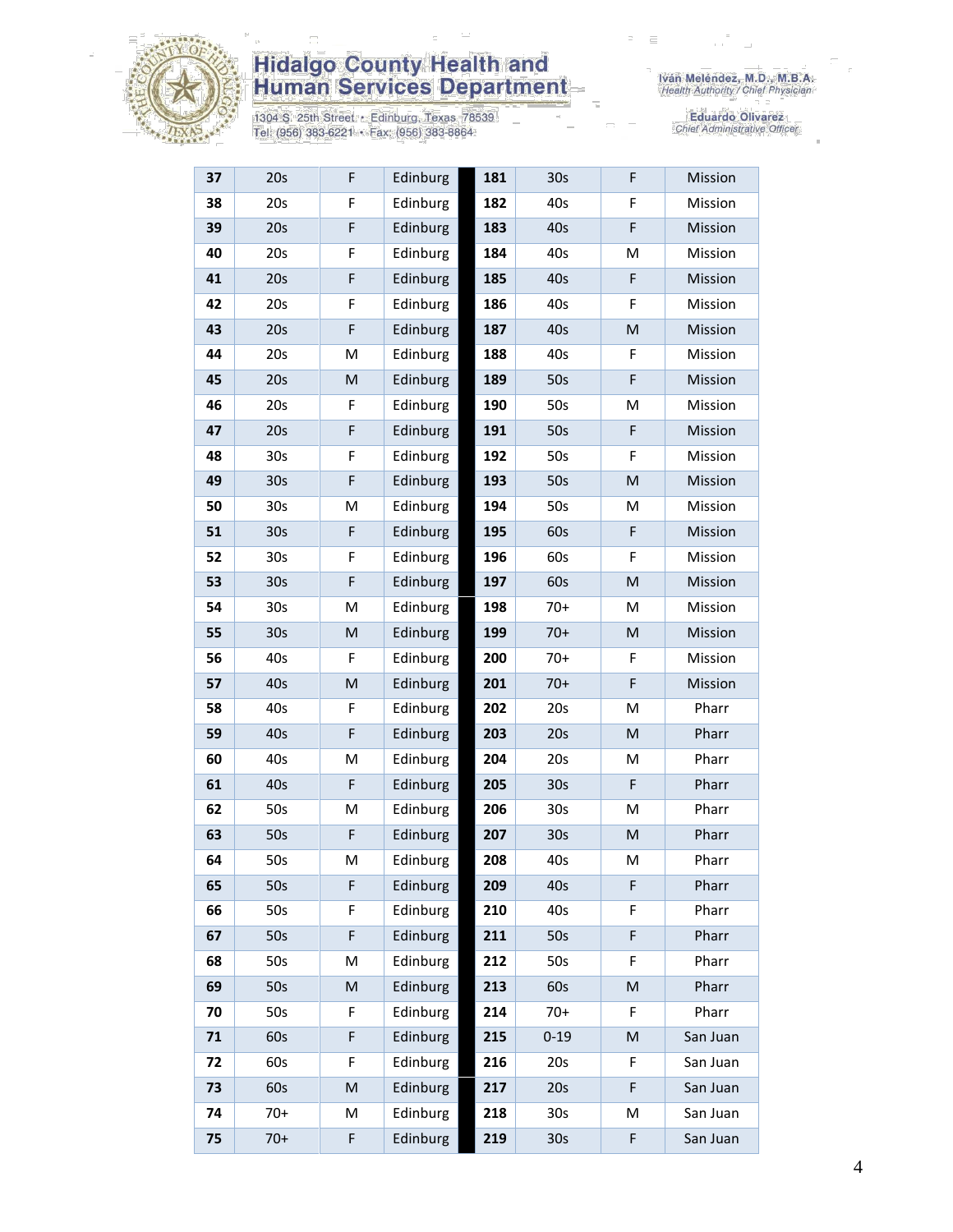

1304 S. 25th Street • Edinburg, Texas 78539<br>Tel: (956) 383-6221 • Fax: (956) 383-8864

Eduardo Olivarez<br>Chief Administrative Officer

| 76  | 20s             | F                                                                                                          | Hidalgo | 220 | 40s             | Μ | San Juan    |
|-----|-----------------|------------------------------------------------------------------------------------------------------------|---------|-----|-----------------|---|-------------|
| 77  | 20s             | F                                                                                                          | Hidalgo | 221 | 40s             | F | San Juan    |
| 78  | 40s             | F                                                                                                          | Hidalgo | 222 | 40s             | F | San Juan    |
| 79  | 40s             | F                                                                                                          | Hidalgo | 223 | 50s             | F | San Juan    |
| 80  | 40s             | F                                                                                                          | Hidalgo | 224 | 50s             | F | San Juan    |
| 81  | 50s             | ${\sf M}$                                                                                                  | Hidalgo | 225 | 50s             | F | San Juan    |
| 82  | 50s             | F                                                                                                          | Hidalgo | 226 | 50s             | M | San Juan    |
| 83  | $0 - 19$        | ${\sf M}$                                                                                                  | McAllen | 227 | 60s             | F | San Juan    |
| 84  | $0 - 19$        | M                                                                                                          | McAllen | 228 | 60s             | Μ | San Juan    |
| 85  | $0 - 19$        | F                                                                                                          | McAllen | 229 | 60s             | F | San Juan    |
| 86  | $0 - 19$        | M                                                                                                          | McAllen | 230 | 60s             | F | San Juan    |
| 87  | 20s             | F                                                                                                          | McAllen | 231 | $0 - 19$        | F | Undisclosed |
| 88  | 20s             | F                                                                                                          | McAllen | 232 | $0 - 19$        | M | Undisclosed |
| 89  | 20s             | F                                                                                                          | McAllen | 233 | $0 - 19$        | M | Undisclosed |
| 90  | 20s             | F                                                                                                          | McAllen | 234 | $0 - 19$        | F | Undisclosed |
| 91  | 20s             | F                                                                                                          | McAllen | 235 | $0 - 19$        | M | Undisclosed |
| 92  | 20s             | F                                                                                                          | McAllen | 236 | 20s             | F | Undisclosed |
| 93  | 20s             | F                                                                                                          | McAllen | 237 | 20s             | M | Undisclosed |
| 94  | 20s             | M                                                                                                          | McAllen | 238 | 20s             | F | Undisclosed |
| 95  | 20s             | $\mathsf F$                                                                                                | McAllen | 239 | 30 <sub>s</sub> | F | Undisclosed |
| 96  | 20s             | F                                                                                                          | McAllen | 240 | 30 <sub>s</sub> | F | Undisclosed |
| 97  | 20s             | $\mathsf F$                                                                                                | McAllen | 241 | 30 <sub>s</sub> | M | Undisclosed |
| 98  | 20s             | M                                                                                                          | McAllen | 242 | 30 <sub>s</sub> | F | Undisclosed |
| 99  | 20s             | F                                                                                                          | McAllen | 243 | 30 <sub>s</sub> | M | Undisclosed |
| 100 | 20s             | F                                                                                                          | McAllen | 244 | 30 <sub>s</sub> | F | Undisclosed |
| 101 | 30 <sub>s</sub> | M                                                                                                          | McAllen | 245 | 30 <sub>s</sub> | M | Undisclosed |
| 102 | 30 <sub>s</sub> | M                                                                                                          | McAllen | 246 | 30 <sub>s</sub> | F | Undisclosed |
| 103 | 30 <sub>s</sub> | F                                                                                                          | McAllen | 247 | 40s             | F | Undisclosed |
| 104 | 30 <sub>s</sub> | F                                                                                                          | McAllen | 248 | 40s             | M | Undisclosed |
| 105 | 30 <sub>s</sub> | $\mathsf{M}% _{T}=\mathsf{M}_{T}\!\left( a,b\right) ,\ \mathsf{M}_{T}=\mathsf{M}_{T}\!\left( a,b\right) ,$ | McAllen | 249 | 40s             | F | Undisclosed |
| 106 | 30 <sub>s</sub> | F                                                                                                          | McAllen | 250 | 50s             | F | Undisclosed |
| 107 | 30 <sub>s</sub> | F                                                                                                          | McAllen | 251 | 50s             | F | Undisclosed |
| 108 | 30s             | F                                                                                                          | McAllen | 252 | 50s             | M | Undisclosed |
| 109 | 30 <sub>s</sub> | $\mathsf{M}% _{T}=\mathsf{M}_{T}\!\left( a,b\right) ,\ \mathsf{M}_{T}=\mathsf{M}_{T}\!\left( a,b\right) ,$ | McAllen | 253 | 60s             | M | Undisclosed |
| 110 | 30s             | M                                                                                                          | McAllen | 254 | $70+$           | Μ | Undisclosed |
| 111 | 40s             | F                                                                                                          | McAllen | 255 | $0 - 19$        | F | Weslaco     |
| 112 | 40s             | F                                                                                                          | McAllen | 256 | $0 - 19$        | Μ | Weslaco     |
| 113 | 40s             | F                                                                                                          | McAllen | 257 | $0 - 19$        | F | Weslaco     |
| 114 | 40s             | М                                                                                                          | McAllen | 258 | 20s             | M | Weslaco     |